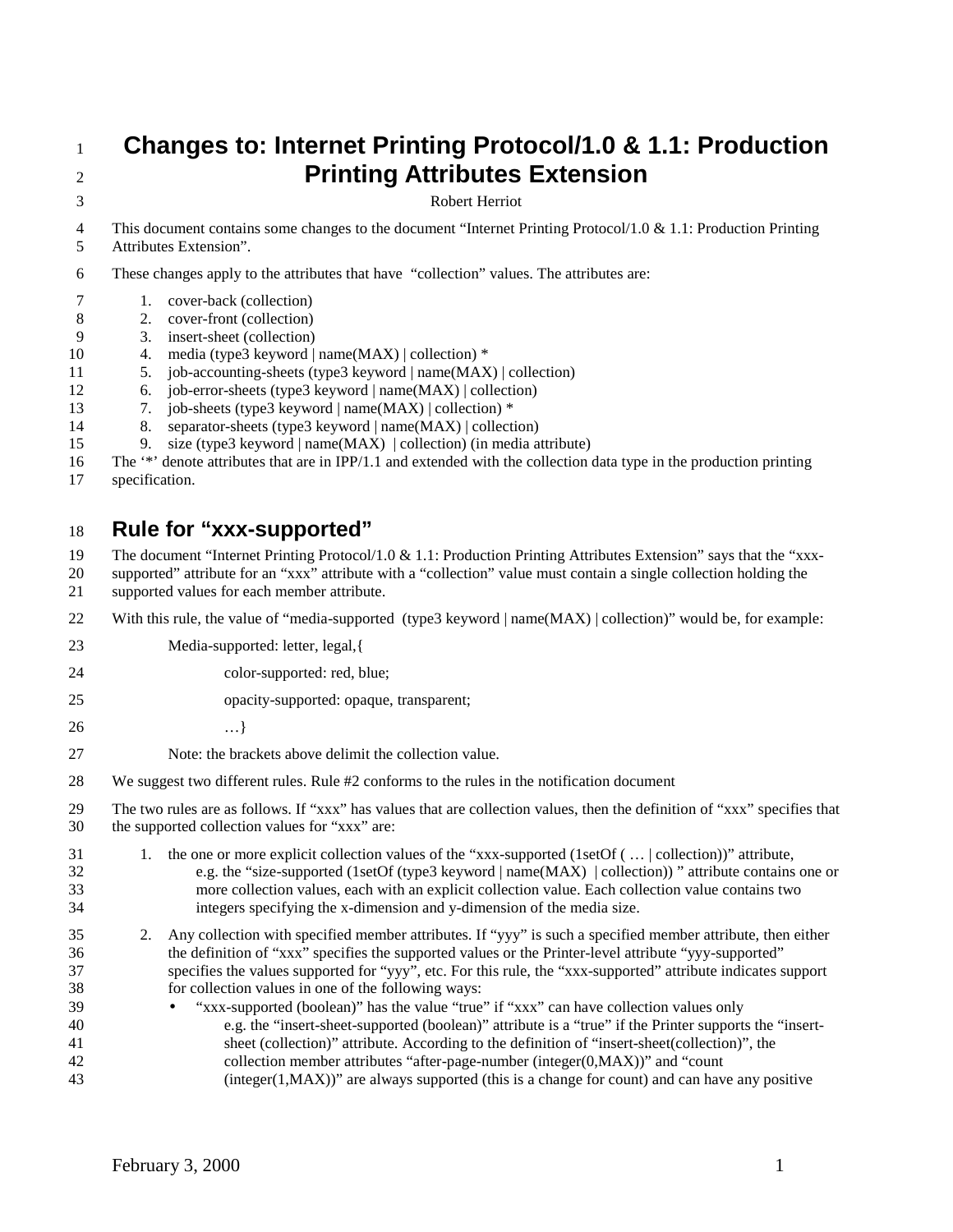| 44 | integer. The "media-supported(1setOf( type3 keyword   name(MAX)   collection)) " attribute                          |
|----|---------------------------------------------------------------------------------------------------------------------|
| 45 | contains the values supported for the "media" attribute element of the collection value.                            |
| 46 | "xxx-supported (1setOf $(\ldots  $ any-collection)" has a special out-of-band value 'any-collection' if             |
| 47 | "xxx(   collection)" can have collection values and other non-collection values                                     |
| 48 | e.g. the "job-error-sheets-supported(1setOf(type3 keyword   name(MAX)   any-collection))"                           |
| 49 | attribute potentially has the values 'none', 'standard', 'always' and 'any-collection'. The first                   |
| 50 | three values specify that "job-error-sheets(type3 keyword   name(MAX)   collection)" can have                       |
| 51 | any one of these keywords as its value. The 'any-collection' value indicates that "job-error-                       |
| 52 | sheets (type3 keyword   name $(MAX)$   collection)" can also have a collection value. The definition                |
| 53 | of "job-error-sheets(type3 keyword   name $(MAX)$   collection)" specifies that the collection                      |
| 54 | contains the attribute "job-error-sheets" and "media". So the supported values for these two                        |
| 55 | attributes are the values of "(1setOf(type3 keyword $ name(MAX) $ any-collection))" (recursively)                   |
| 56 | and "media-supported(1setOf(type3 keyword   name(MAX)   collection))" (the same one used by                         |
| 57 | the Job level "media" attribute).                                                                                   |
| 58 | the "xxx" specification says that "xxx" must always be supported,                                                   |
| 59 | e.g. a Printer MUST support "job-name(name(MAX))" and there is no corresponding "job-name-                          |
| 60 | supported".                                                                                                         |
| 61 |                                                                                                                     |
| 62 | This new rule creates some "xxx-supported" attributes whose "xxx" attributes are member attributes of a collection, |
| 63 | but never a Job-level attribute, e.g. "size-supported". The Get-Printer-Attributes operation returns all such "xxx- |
| 64 | supported" attributes when the client requests the 'Job-Template' attributes group. We suggest adding the following |
| 65 | attribute                                                                                                           |
|    |                                                                                                                     |
| 66 | The "job-template-attributes-supported (1setOf type2 keyword) attribute contains a set of Job Template              |
| 67 | attributes that can occur outside of Collections, e.g. the 'media' keyword would be a value, but not the            |
| 68 | 'size' keyword.                                                                                                     |

## **Name changes**

 The new "xxx-supported" rule requires that some collection member attribute have new names. The tables show the new and old attribute names for attributes in collections.

 For the following attributes, the "sheets" attribute is changed to the name of the containing attribute so that "xxxsupported" attributes works.

job-accounting-sheets (type3 keyword | name(MAX) | collection)

|        | Attribute name   New Attribute name | attribute syntax                                        |
|--------|-------------------------------------|---------------------------------------------------------|
| media  | media                               | $\mid$ type3 keyword $\mid$ name(MAX) $\mid$ collection |
| sheets |                                     | job-accounting-sheets   type3 keyword $ $ name(MAX)     |

78 job-error-sheets (type3 keyword | name(MAX) | collection)

| Attribute name   New Attribute name |                  | attribute syntax                                           |
|-------------------------------------|------------------|------------------------------------------------------------|
| media                               | media            | $\vert$ type3 keyword $\vert$ name(MAX) $\vert$ collection |
| sheets                              | job-error-sheets | type3 keyword $  name(MAX) $                               |

job-sheets (type3 keyword | name(MAX) | collection)

|        | Attribute name   New Attribute name | attribute syntax                       |
|--------|-------------------------------------|----------------------------------------|
| media  | media                               | type3 keyword $ name(MAX) $ collection |
| sheets | job-sheets                          | type3 keyword $ name(MAX) $            |